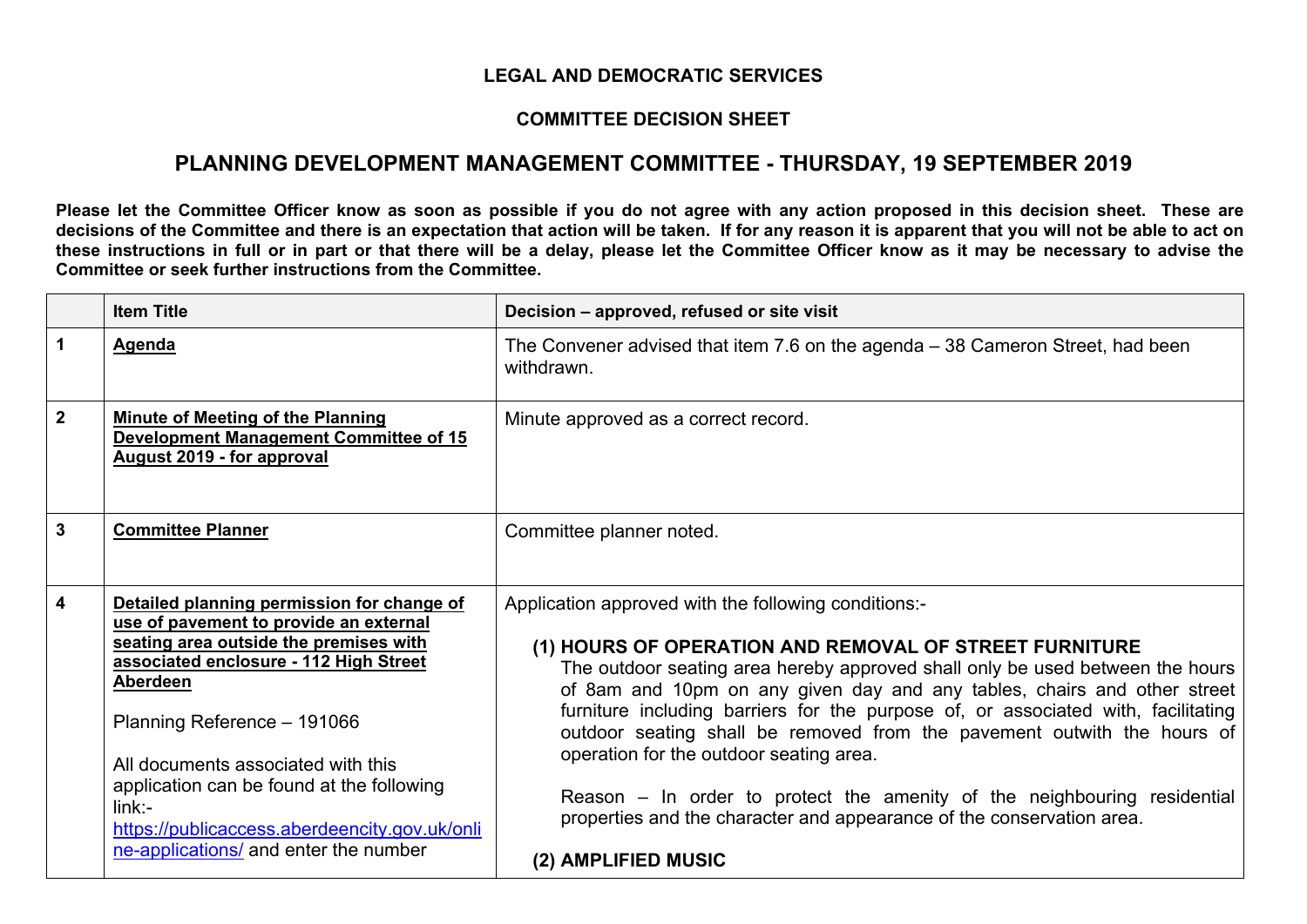|   | <b>Item Title</b>                                                     | Decision - approved, refused or site visit                                                                                                                                                                                                                                                                                                                                                                                                                                                                                       |
|---|-----------------------------------------------------------------------|----------------------------------------------------------------------------------------------------------------------------------------------------------------------------------------------------------------------------------------------------------------------------------------------------------------------------------------------------------------------------------------------------------------------------------------------------------------------------------------------------------------------------------|
|   | above.                                                                | No amplified music shall be played in the outdoor seating area at any time.                                                                                                                                                                                                                                                                                                                                                                                                                                                      |
|   | Planning Officer: Alex Ferguson                                       | Reason $-$ In order to protect the amenity of the neighbouring residential<br>properties.                                                                                                                                                                                                                                                                                                                                                                                                                                        |
| 5 | <b>Loirston Development Framework 2019</b>                            | The Committee resolved:-<br>to approve the content of the Draft Loirston Development Framework (2019);<br>(i)<br>to instruct the Chief Officer - Strategic Place Planning to publish the Draft Loirston<br>(ii)<br>Development Framework (2019) for a minimum 4 week public consultation<br>period; and<br>to instruct the Chief Officer – Strategic Place Planning to report the outcomes of<br>(iii)<br>the public consultation on the Draft Framework back to a future meeting of the<br>Committee, within the next 6 months. |
| 6 | <b>Draft Technical Advice Note - Materials</b>                        | The Committee resolved:-<br>to approve the content of the Draft Technical Advice Note: Materials: External<br>(i)<br>building materials and their use in Aberdeen for a minimum of 4 week period of<br>public consultation; and<br>to instruct the Chief Officer – Strategic Place Planning to report the findings of the<br>(ii)<br>public consultation back to a future meeting of the Committee within 6 months.                                                                                                              |
| 7 | <b>Development Along Lanes</b>                                        | The Committee resolved:-<br>(i)<br>to approve the content of the Draft Local Planning Policy: Development Along<br>Lanes (Appendix 1) and associated map, for a minimum four week period of<br>public consultation; and<br>instructs the Chief Officer – Strategic Place Planning to report the findings of the<br>(ii)<br>public consultation, along with any recommended revisions to the draft policy, to<br>this Committee within 6 months.                                                                                  |
| 8 | <b>Enforcement Action - 7 Airyhall Place</b><br>Aberdeen - PLA/19/374 | The Committee resolved:-<br>to authorise the serving of an Enforcement Notice upon the owner of the property<br>(i)<br>at 7 Airyhall Place Aberdeen, to rectify the breach of planning control, where an<br>application for planning permission was refused by the Local Review Body on 13<br>August 2019; and<br>to agree that the breach should be remedied by the removal of the unauthorised<br>(ii)<br>fencing.                                                                                                             |
| 9 | <b>Enforcement Action - 2 Park Brae -</b>                             | The Committee resolved:-                                                                                                                                                                                                                                                                                                                                                                                                                                                                                                         |